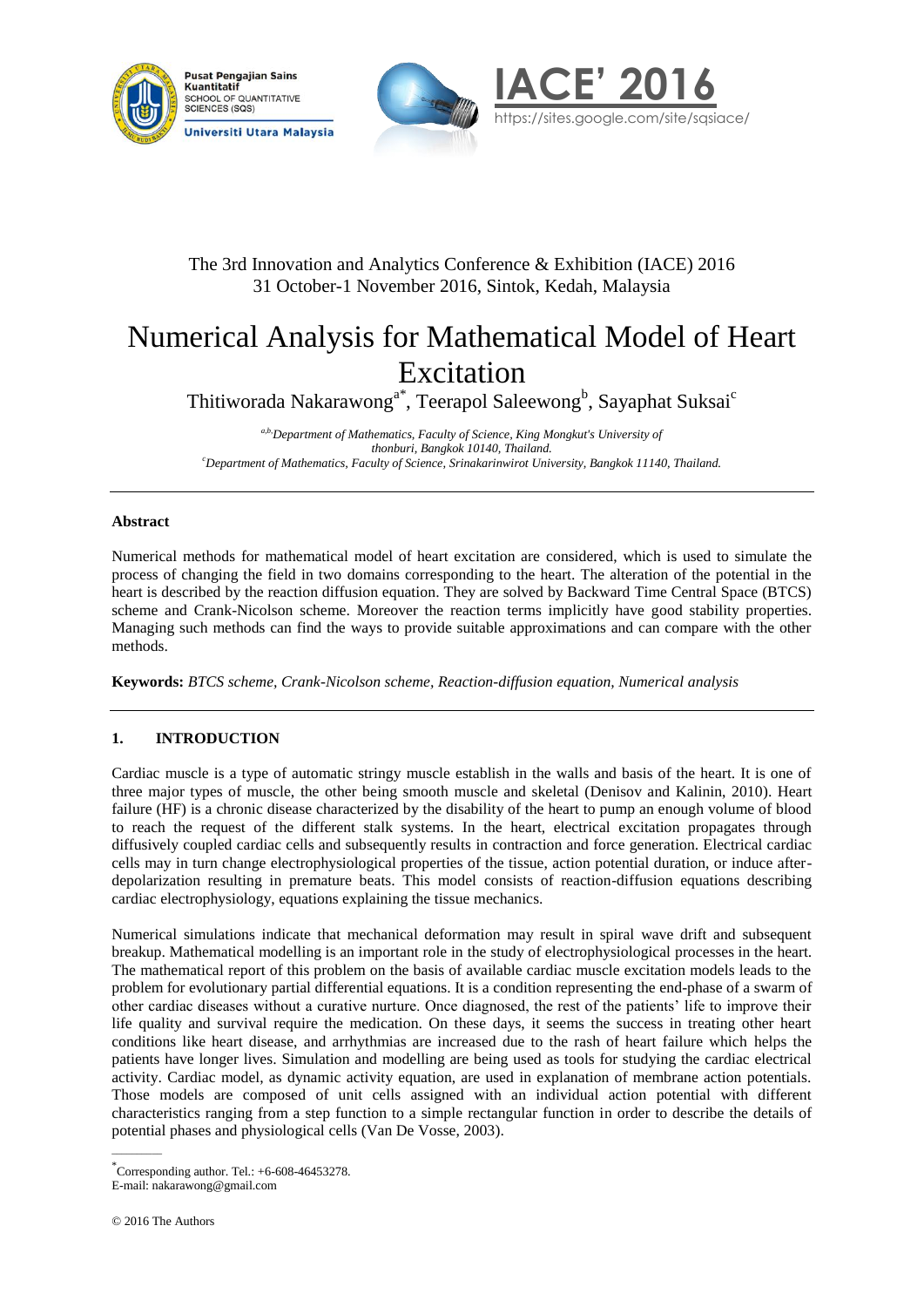Electrophysiological processes in the cardiac muscle are characterized by the kind of the transmembrane potential in the cellular membranes and by the generation of an electric field in the environment (Van De Vosse, 2003). A big group of monodomain models can be explained by the following problems:

$$
u_t = Du_{xx} + f(u(x,t), v(x,t)), (x,t) \in \Omega \times (0,T],
$$
\n(1.1)

$$
v_t = F(u(x, t)), (x, t) \in \Omega \times (0, T], \qquad (1.2)
$$

$$
u(x,0) = \emptyset(x), x \in \Omega \tag{1.3}
$$

$$
v(x,0) = 0, \in \Omega
$$
\n<sup>(1.4)</sup>

Here,  $\Omega$  is a domain in the three-dimensional space corresponding to the cardiac muscle,

 $\partial\Omega$  is the boundary of  $\Omega$ ,

 $u(x, t)$  is the transmembrane potential,

 $v(x, t)$  is the density of the transmembrane ionic current,

 $D$  is the specific electroconductivity coefficient,

 $f(u, v)$  and  $F(u, v)$  are the activation functions,

 $\varphi(x)$  is the transmembrane potential at the initial time of the cardiac muscle excitation,

 $T$  is the duration of the cardiac cycle.

In the research we want to use methods of partial differential equation. The analytical solutions are difficult or impossible to obtain and solutions must be approximated numerically. To approximate the model by finite differences, we divide the closed domain by a set of lines parallel to the spatial and time axes to form a grid or a mesh. We shall assume, for simplicity, that the sets of lines are equally spaced such that the distance between crossing points is  $\Delta x$  and  $\Delta t$ . Our models are calculated by Backward Time Central Space (BTCS) and Crank-Nicolson (CN) schemes. We have to compare the solutions in order find a good method.

#### **2. PRELIMINARIES**

In this part, we give some definitions, notations and some useful results that will be used. Throughout this research, we let R be the set of all real numbers and  $N$  be the set of all natural numbers.

#### **2.1 Reaction-Diffusion equations**

Reaction-diffusion (RD) equations, happened physically in systems consisting of many interacting components are normally used to describe formation phenomena of biological, chemical and physical systems. The important ingredients of all these models are in the form:

$$
u_t = Du_{xx} + f(u), \tag{2.1}
$$

Where,

 $u = u(x, t)$  is a vector of concentration variables,  $f(u)$  describes a local reaction kinetics and Ddenotes a diagonal diffusion coefficient matrix. Therefore, the system is the combination of isotropic and uniform so that D is represented by a scalar matrix (Van De Vosse, 2003). Suppose that the initial distribution  $u(x, 0)$  is a function of a space interval  $x \in (-\infty, +\infty)$ 

#### **2.2 Finite difference approximation**

Let  $u(x)$ be a function of variable x, it will be assumed to be smooth, meaning that we can differentiate the function many times and each derivative are well defined bounded functions over an interval containing a set of points of interest  $x$  (Denisov and Kalinin, 2010). The finite difference approximation of the derivative of  $ucan$ be written by:

$$
u_x \approx \frac{u_{j+1} - u_j}{\Delta x} \tag{2.2}
$$

Where,  $u(x, t)$  is continuous solution (exact solution).  $u_n^j$  is approximate numerical solution.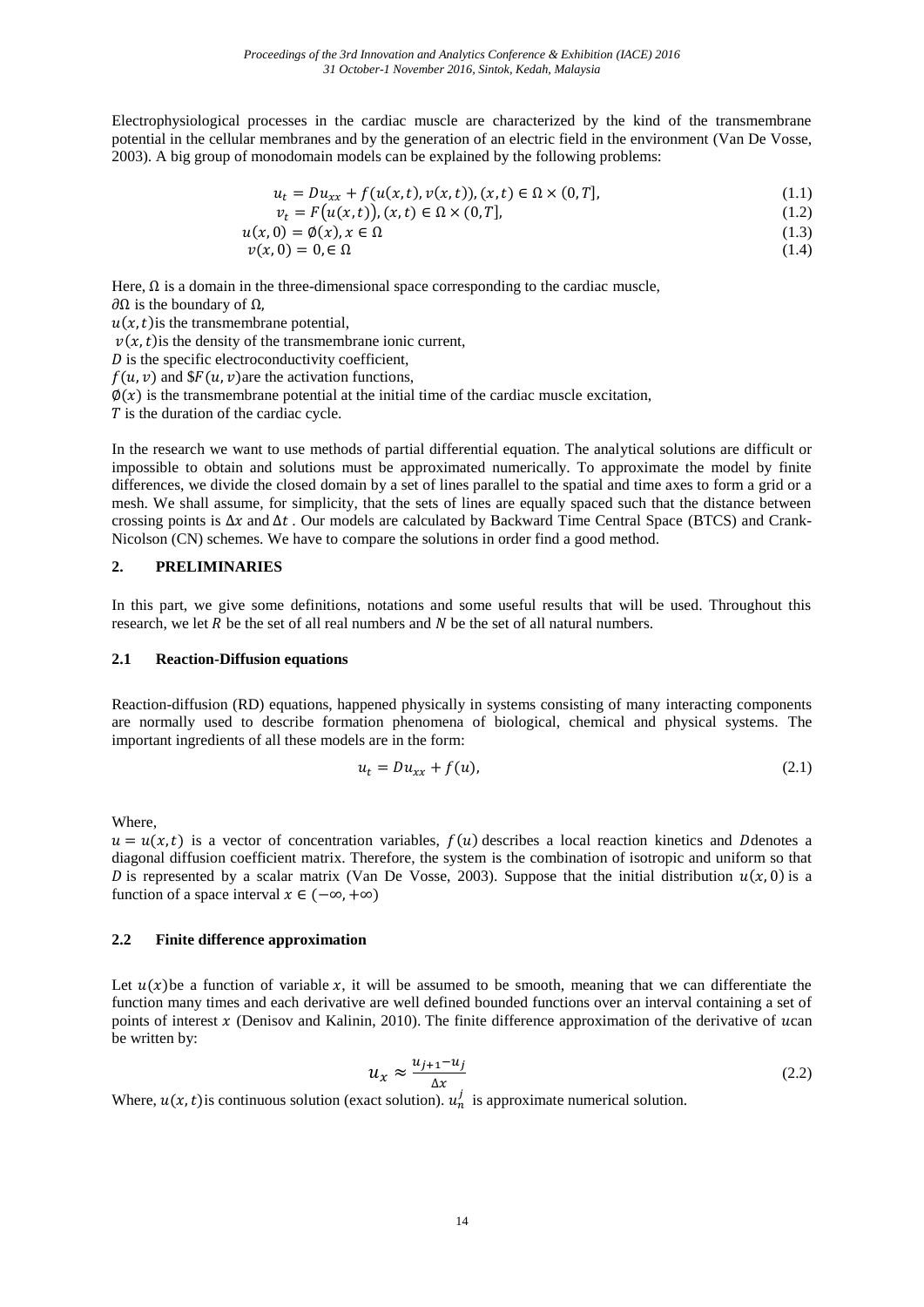#### **3. MAIN RESULTS**

In this part, we review methods for formulating partial differential equations based on the random field representations.

The deviation between variants of monodomain models are normally in the way of activation functions  $f(u, v)$ and  $\phi(u, v)$ are particularized. These models are based on a strictly style of the properties of membrane ionic channels in the frameworks of the Hodgkin-Huxley theory.

In the second group of models, the functions  $f(u, v)$  and  $\phi(u, v)$  are specified using empirical formulas. Equations (3.1)-(3.3) describe two phases of the electrophysiological process depolarization and repolarization. If we examine of the first (depolarization) phase that is the electrophysiological processes

at  $t \in (0, T_1]$   $\left(T_1 < \frac{T_1}{2}\right)$  $\frac{1}{2}$ ). We may set  $F(u, v) = 0$ . In this case; the model of the cardiac muscle excitation becomes simple and takes the form:

$$
u_t = Du_{xx} + f(u(x, t), 0), (x, t) \in \Omega \times (0, T],
$$
\n(3.1)

$$
u_x = 0x \in \Omega, \tag{3.2}
$$
\n
$$
u(x, 0) = u(x) \in \Omega \tag{3.3}
$$

$$
u(x,0) = \gamma(x), \in \Omega. \tag{3.3}
$$

#### **3.1 Backward Time Central Space scheme**

The explicit schemes are simple but they are only conditionally stable. On the other hand, implicit methods is typically unconditionally stable and find a solution by solving equations involving the present state of the models and the later one (Causon and Mingham, 2010). Use the finite difference approximations with

$$
u_t = Du_{xx} + f(u(x,t))
$$
\n(3.4)

We have:

$$
\frac{u_{n+1}^j - u_n^j}{\Delta t} = D \frac{u_n^{j+1} - 2u_n^j + u_n^{j-1}}{(\Delta x)^2} \tag{3.5}
$$

$$
u_{n+1}^j = ru_n^{j+1} + (1 - 2r)u_n^j + ru_n^{j-1} + f(u_n^j)\Delta t,\tag{3.6}
$$

Where,  $r = \frac{D}{\omega}$  $\frac{\partial \Delta t}{(\Delta x)^2}$  and  $c = 1 - 2r$ .

From the Neumann boundary condition  $\frac{\partial u}{\partial n}(x,t) = 0$ , we can write (3.6) in by matrix from as:

|         | c  | 2r                      |   |    | ٠      |    |         |  |
|---------|----|-------------------------|---|----|--------|----|---------|--|
| $u^2$ . | r. | $\mathbf{c}$            |   |    | ٠      | 0. |         |  |
| $u^3$ . |    | $\mathbf{r}$            | c | 2r | ä,     |    |         |  |
| ٠       |    |                         |   |    | ٠      |    |         |  |
| ٠       |    |                         |   |    |        |    |         |  |
|         |    |                         |   |    | c      |    | ٠       |  |
|         |    | $\overline{\mathbf{0}}$ |   |    | $2r$ c |    | $u_n^m$ |  |

#### **3.2 Crank-Nicolson scheme**

Combining the stability of the implicit method with the accuracy of a method that is second-order in space and in time that is possible and achieved by averaging explicit, Forward Time Central Space (FTCS) and implicit BTCS schemes. Combine finite difference an approximation becomes:

$$
u_t = Du_{xx} + f(u(x,t))
$$
\n(3.7)

Use the finite difference approximations with Eq. (3.7), becomes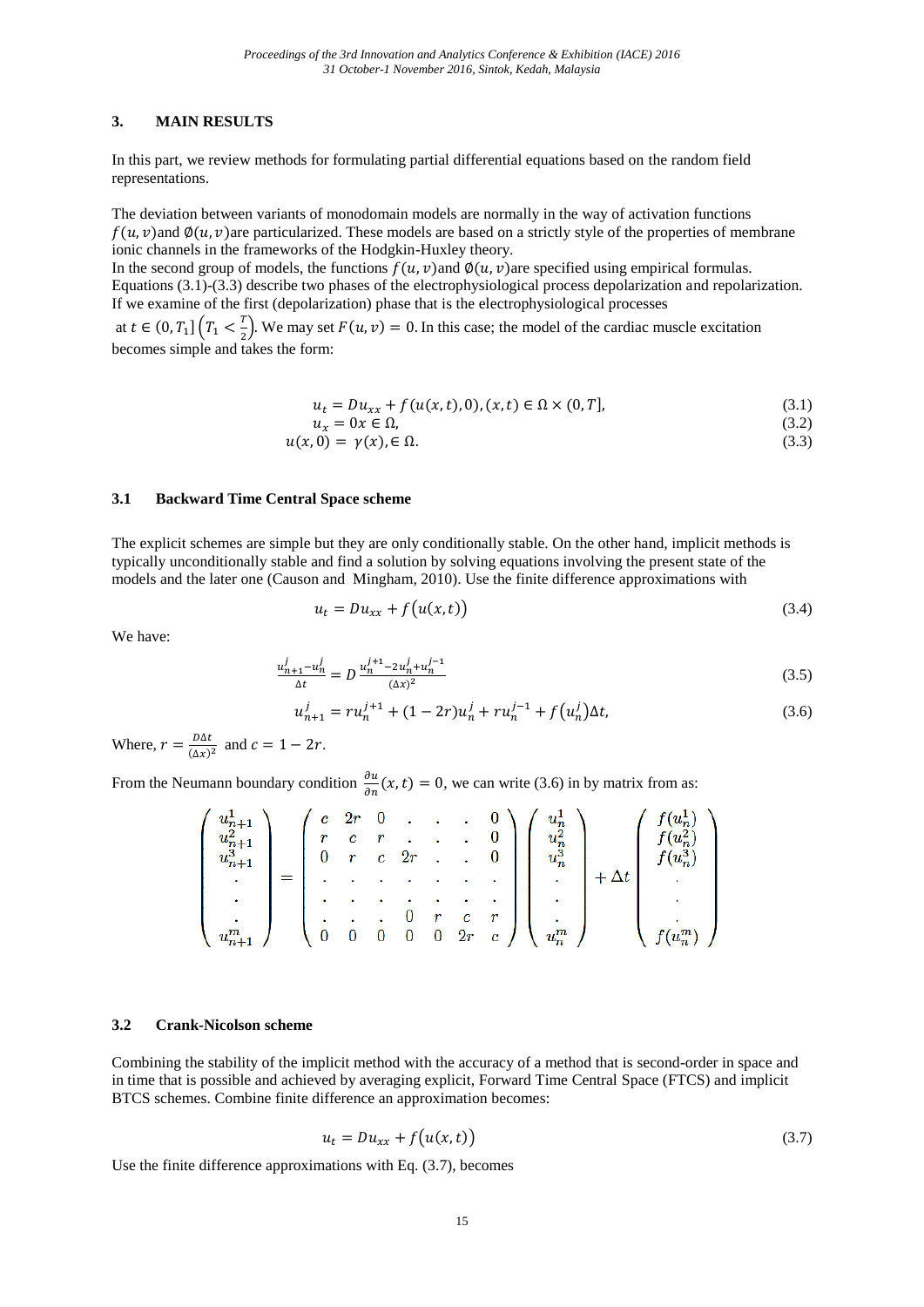*Proceedings of the 3rd Innovation and Analytics Conference & Exhibition (IACE) 2016 31 October-1 November 2016, Sintok, Kedah, Malaysia*

$$
\frac{u_{n+1}^j - u_n^j}{\Delta t} = \frac{D}{2} \left( \frac{u_{n+1}^{j+1} - 2u_n^j + u_{n+1}^{j-1}}{(\Delta x)^2} + \frac{u_n^{j+1} - 2u_n^j + u_n^{j-1}}{(\Delta x)^2} \right) + f(u_n^j)
$$
(3.8)

$$
u_{n+1}^j = \frac{D\Delta t}{2} \left( \frac{u_{n+1}^{j+1} - 2u_n^j + u_{n+1}^{j-1}}{(\Delta x)^2} + \frac{u_n^{j+1} - 2u_n^j + u_n^{j-1}}{(\Delta x)^2} \right) + f(u_n^j)
$$
(3.9)

Where,  $r = \frac{D}{\omega}$  $\frac{D\Delta t}{(\Delta x)^2}$ .  $-ru_{n+1}^{j+1} + (1+2r)u_{n+1}^{j} - ru_{n+1}^{j+1} = ru_n^{j-1} + (1-2r)u_n^{j} + ru_n^{j+1} + f(u_n^{j})$ ) (3.10)

We can write by metrix:

$$
\;=\;
$$

$$
\left(\begin{array}{c} f(u_n^1) \\ f(u_n^2) \\ f(u_n^3) \\ \cdot \\ \cdot \\ \cdot \\ f(u_n^m) \end{array}\right) + \left(\begin{array}{c} r u_n^0 + (1-2r) u_n^j + r u_n^j + r u_{n+1}^j \\ r u_n^j + (1-2r) u_n^j + r u_n^j \\ r u_n^j + (1-2r) u_n^j + r u_n^j \\ \cdot \\ \cdot \\ \cdot \\ \cdot \\ r u_n^{j-2} + (1-2r) u_n^{j-1} + r u_n^j + r u_n^{j+1} \end{array}\right)
$$

#### **4. EXAMPLE**

In this section, there is an example to show how this method works for diffusion system. We use Eq. (3.1-3.3) to simulate model.

$$
u_t = Du_{xx} + \sin(3x) e^{-t},
$$
  
\n
$$
u(x, 0) = \sin(x),
$$
  
\n
$$
u(0, t) = 0,
$$
  
\n
$$
u(L, t) = 0.
$$

The exact solution is:

$$
u(x,t) = e^{-t} \sin(x) + \frac{1}{8}(e^{-t} - e^{9-t})
$$

The numerical solution of this mathematical model by BTCS and Cranks-Nicolson method is shown in table 4.1 and figure 4.1-4.2.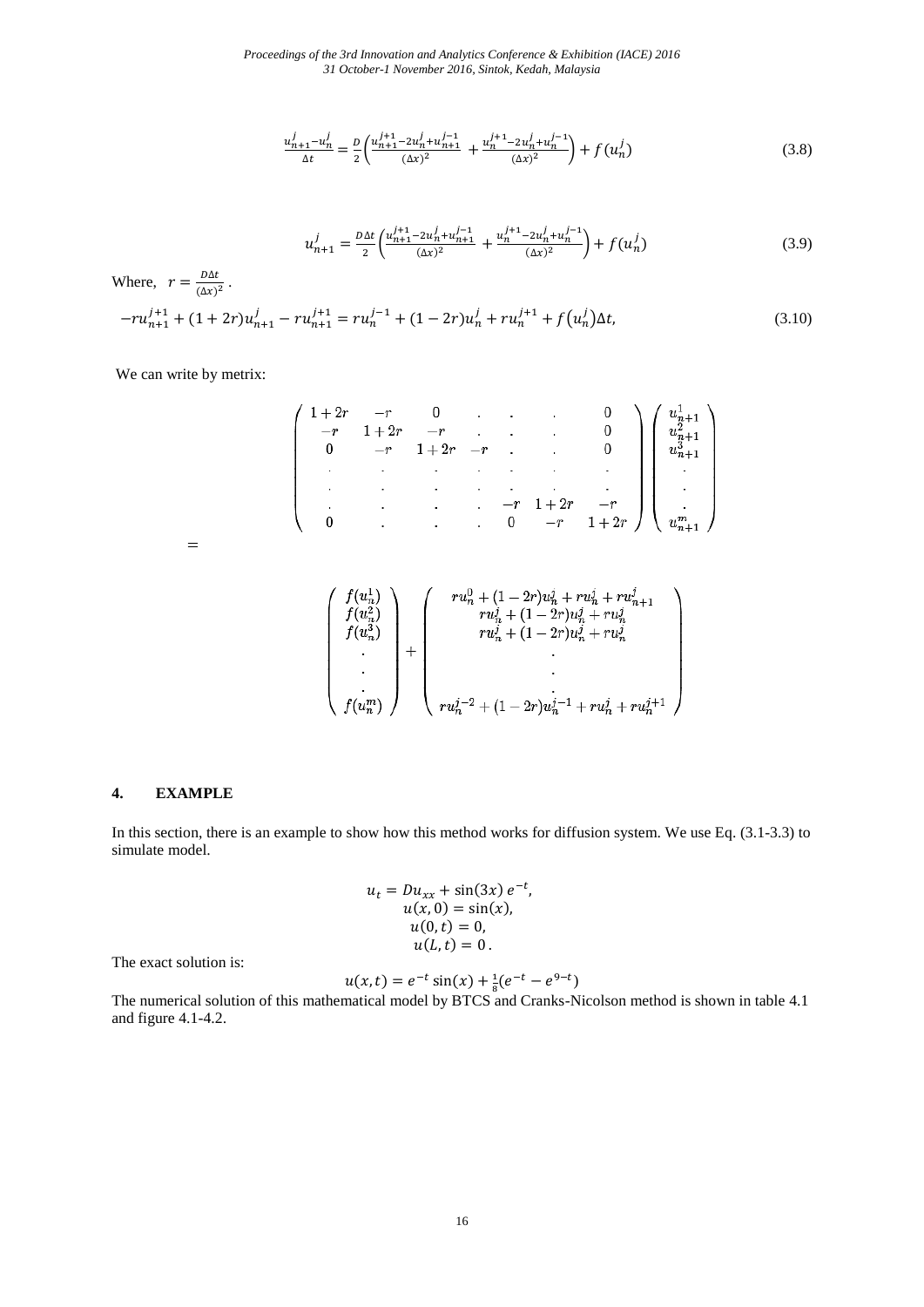| x      | <b>BTCS</b>   | Crank-Nicolson | Exact         |
|--------|---------------|----------------|---------------|
| 0.0001 | 0.00344484650 | 0.00129045     | 0.00010000000 |
| 0.0002 | 0.00117347660 | 0.00119292     | 0.00005194080 |
| 0.0003 | 0.00057740610 | 0.00084828     | 0.00001471550 |
| 0.0004 | 0.00046644430 | 0.00064273     | 0.00000370590 |
| 0.0005 | 0.00051560530 | 0.00058458     | 0.00000087490 |
| 0.0006 | 0.00060347990 | 0.00059895     | 0.00000019830 |
| 0.0007 | 0.00070076270 | 0.00061504     | 0.00000004370 |
| 0.0008 | 0.00080016330 | 0.00057618     | 0.00000000940 |
| 0.0009 | 0.00090003490 | 0.00044897     | 0.00000000200 |
| 0.001  | 0.00000000350 | 0.00024277     | 0.00000000040 |

Table 4.1. The solutions of BTCS, Crank-Nicolson schemes and exact. Where, T=15.

Table 4.2. The error of BTCS and Crank-Nicolson schemes.

| X      | Absolute error of<br><b>BTCS</b> | Absolute error of<br>Crank-Nicolson |
|--------|----------------------------------|-------------------------------------|
| 0.0001 | 0.0033448465                     | 0.0011904480                        |
| 0.0002 | 0.0011215358                     | 0.0011409824                        |
| 0.0003 | 0.0005626906                     | 0.0008335601                        |
| 0.0004 | 0.0004627384                     | 0.0006390281                        |
| 0.0005 | 0.0005147303                     | 0.0005837093                        |
| 0.0006 | 0.0006032816                     | 0.0005987501                        |
| 0.0007 | 0.0007007190                     | 0.0006149994                        |
| 0.0008 | 0.0008001539                     | 0.0005761750                        |
| 0.0009 | 0.0009000329                     | 0.0004489665                        |
| 0.001  | 0.0000000031                     | 0.0002427647                        |

Table 4.1 is explained the potential in cardiac excitation. One specific period of time; the potential is decreasing. From the previous table expresses the solution of Crank-Nicolson is closer to exact solution than BTCS scheme. Table 4.2 shows the error of Crank-Nicolson scheme that get the result which better than BTCS scheme. We also possible to measure the absolute different  $||x - y||$  between vectors x and y

Moreover, we get root mean square of BTCS is 0.0013 and Crank-Nicolson is 0.0007. We can explain that both of these errors can apply to use with our model.



Fig 4.1 show the solutions that solved by BTCS. We show it to compare the potentials and times.